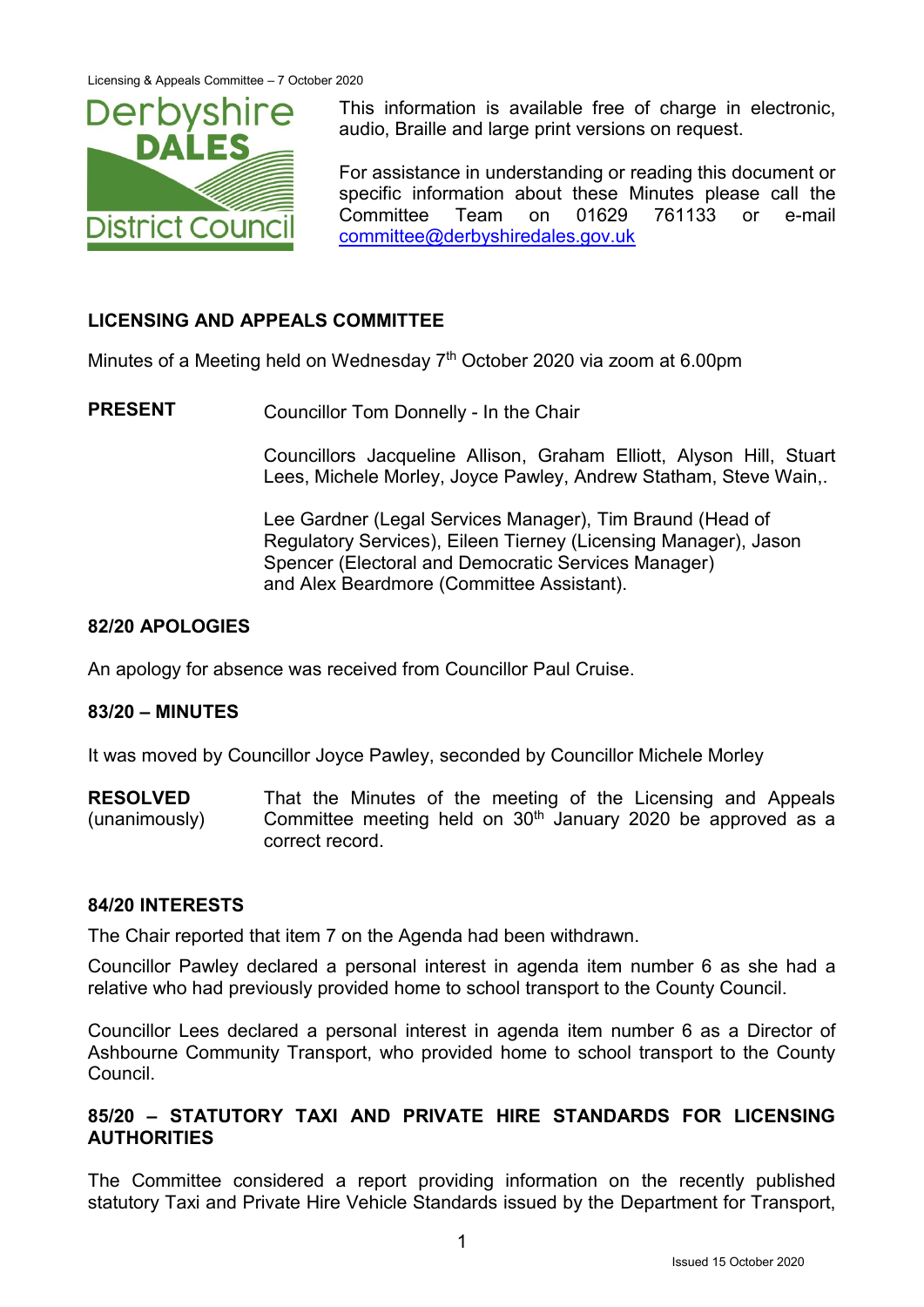and setting out proposals to review the Council's current taxi and private hire licensing policy, application procedures and licensing hearing procedures and the proposed methods for implementation to bring them into line with the national standards. The Committee noted that Council already had standards in place and these would be reviewed within the next 2 months.

It was moved by Councillor Michele Morley, seconded by Councillor Steve Wain

#### **RESOLVED**

(Unanimously)

- 1) That the Statutory Taxi and Private Hire Vehicle Standards (2020) issued by the Department for Transport (DfT), are noted.
- 2) That the Council's current taxi and private hire licensing policy, application procedures and licensing hearing procedures are reviewed by Officers in line with the new standards, as soon as possible.
- 3) That reports are submitted to future meetings of this Committee as and when changes are required to the Council's current Taxi and Private Hire Licensing Policy.
- 4) That the Derbyshire Licensing Officer Group (DLOG) are asked to consider the DfT standards with a view to ensuring that there is as consistent an approach as possible across the Derbyshire Authorities; whilst accepting that some local standards may be necessary.

### **86/20 – APPLICATION FOR EXEMPTION FROM REQUIREMENTS OF COUNCIL'S TAXI AND PRIVATE HIRE LICENSING POLICY – FOR CONTRACTED TRANSPORT FOR SCHOOLS, SPECIAL NEEDS CHILDREN AND SOCIAL CARE**

The Committee considered an application received from 24X7 Limited, seeking exemptions from a number of the Council's Taxi and Private Hire Licensing Policy requirements.. The Company, based in Essex, with an area office in Wirksworth, specialised in providing transport for schools, special needs children and social care had been working with Derbyshire Council to provide the additional services required to maintain social distancing restrictions.

In presenting the report the Licensing Manager proposed that recommendation 4 be amended to include an exemption from displaying licensing plates but requiring that they be carried in the boot of the vehicle.

The amended recommendation was moved by Councillor Alyson Hill, seconded by Councillor Michele Morley

- **RESOLVED** 1) That the Policy requirement for private hire vehicles to be tested at the Council's Depot before being licensed, is waived in respect of any new private hire vehicles to be licensed by 24x7 Limited; and that the vehicle licence plate is surrendered after 6 months.
	- 2) That if a private hire vehicle is exempted from testing, the application fee for a private hire vehicle licence received from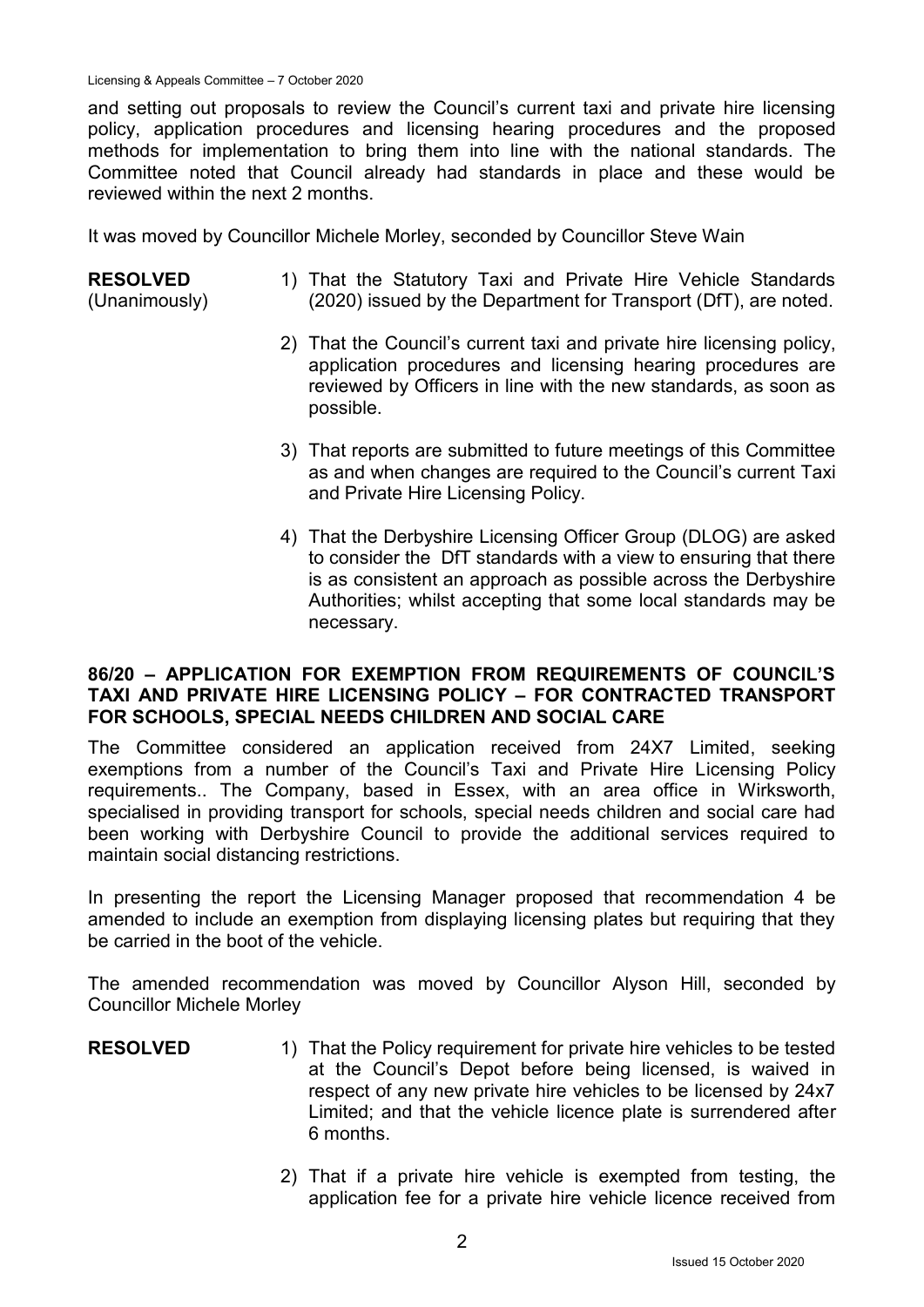24x7 Limited in respect of a brand new vehicle (during 2020/2021) is reduced from £351:00 to £211:00.

- 3) That the recommendations in 1) and 2) above do not apply to any wheel-chair accessible vehicle (WAV), unless brand new at time of first licensing. WAVs licensed by 24x7 Limited will be subject to the Council's normal vehicle testing regime and any private hire vehicle licence granted will be renewable every 12 months, up to the Council's maximum age limit for licensed vehicles.
- 4) That the Policy requirement for the Council's Door Stickers to be affixed to both front doors of the vehicle and a of the licence plate is waived in respect of any private hire vehicles licensed by 24x7 Limited, to carry out schools, special needs children and social care contract work awarded by Derbyshire County Council subject to the licence plate being carried in the boot of the licensed vehicle.
- 5) That applicants for a Private Hire Driver's Licence from persons employed by 24x7 Limited, for the purpose of schools, special needs children and social care contract work, are exempted from the Location Section of the Council's Knowledge Test and the fee for sitting the test is reduced from £35:70 to £24:00.
- 6) That a Private Hire Driver Licence, restricted to Special Educational Needs (SEN) contract work, is issued in place of the combined Taxi/PHV Driver's Licence to all applicants employed by 24x7 Limited, and is subject to similar licence conditions

**Voting:**

| For                | 6 |
|--------------------|---|
| <b>Against</b>     | O |
| <b>Abstentions</b> | 3 |

# **87/20 - APPLICATION FOR EXEMPTION FROM REQUIREMENTS OF COUNCIL'S TAXI AND PRIVATE HIRE LICENSING POLICY – TO ALLOW A TUK TUK SERVICE TO OPERATE SET ROUTES**

It was noted that this item had been withdrawn.

### **88/20 LICENSING ACT 2003 AND GAMBLING ACT 2005 - ANNUAL PROGRESS REPORT**

It was noted that a copy of the statistics supporting the report had been circulated separately.

The Committee noted the report which provided a summary of the work carried out by the Licensing Team during the 2019/20 financial year relating to the Licensing Act 2003 and the Gambling Act 2005, Information relating to the two financial-years was also provided for comparison. Members thanked the team for all their work and the information provided.